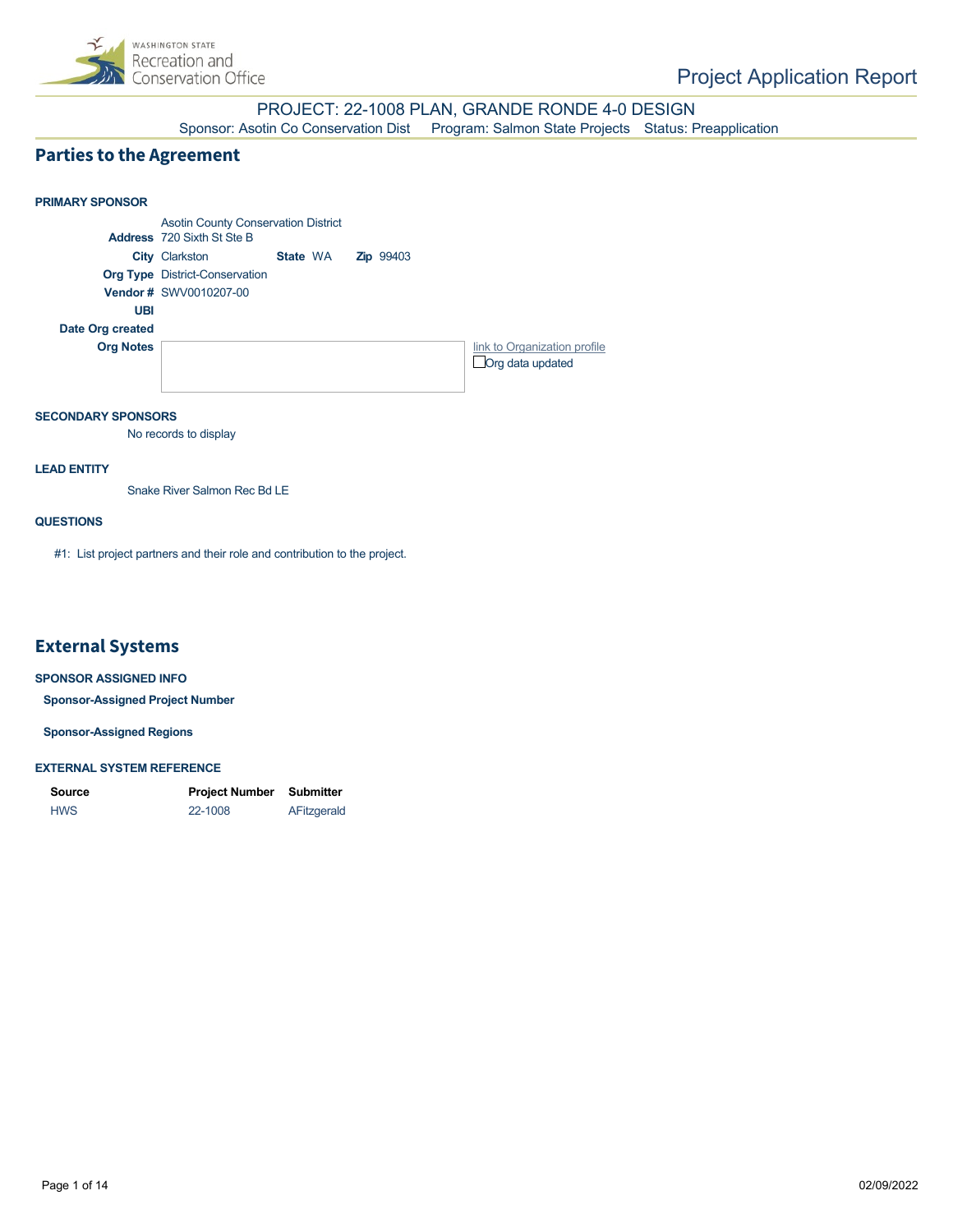## **Project Contacts**

| <b>Contact Name</b><br><b>Primary Org</b>           | <b>Project Role</b>        | <b>Work Phone</b> | <b>Work Email</b>       |
|-----------------------------------------------------|----------------------------|-------------------|-------------------------|
| Alice Rubin<br>Rec. and Conserv. Office             | <b>Project Manager</b>     | (360) 867-8584    | alice.rubin@rco.wa.gov  |
| <b>Megan Stewart</b><br>Asotin Co Conservation Dist | <b>Project Contact</b>     | (509) 552-8100    | meqan@asotincd.org      |
| <b>Brad Riehle</b><br>Asotin Co Conservation Dist   | <b>Alt Project Contact</b> | (509) 552-8117    | bra@asotincd.org        |
| Ali Fitzgerald<br>Snake River Salmon Rec Bd LE      | <b>Lead Entity Contact</b> | (509) 382-4115    | ali@snakeriverboard.org |

# **Worksites & Properties**

#### **# Worksite Name**

#### #1 Grande Ronde 4-0

# **Planning Property Name**

 $\sqrt{\phantom{a}}$ 4-0 Land & Livestock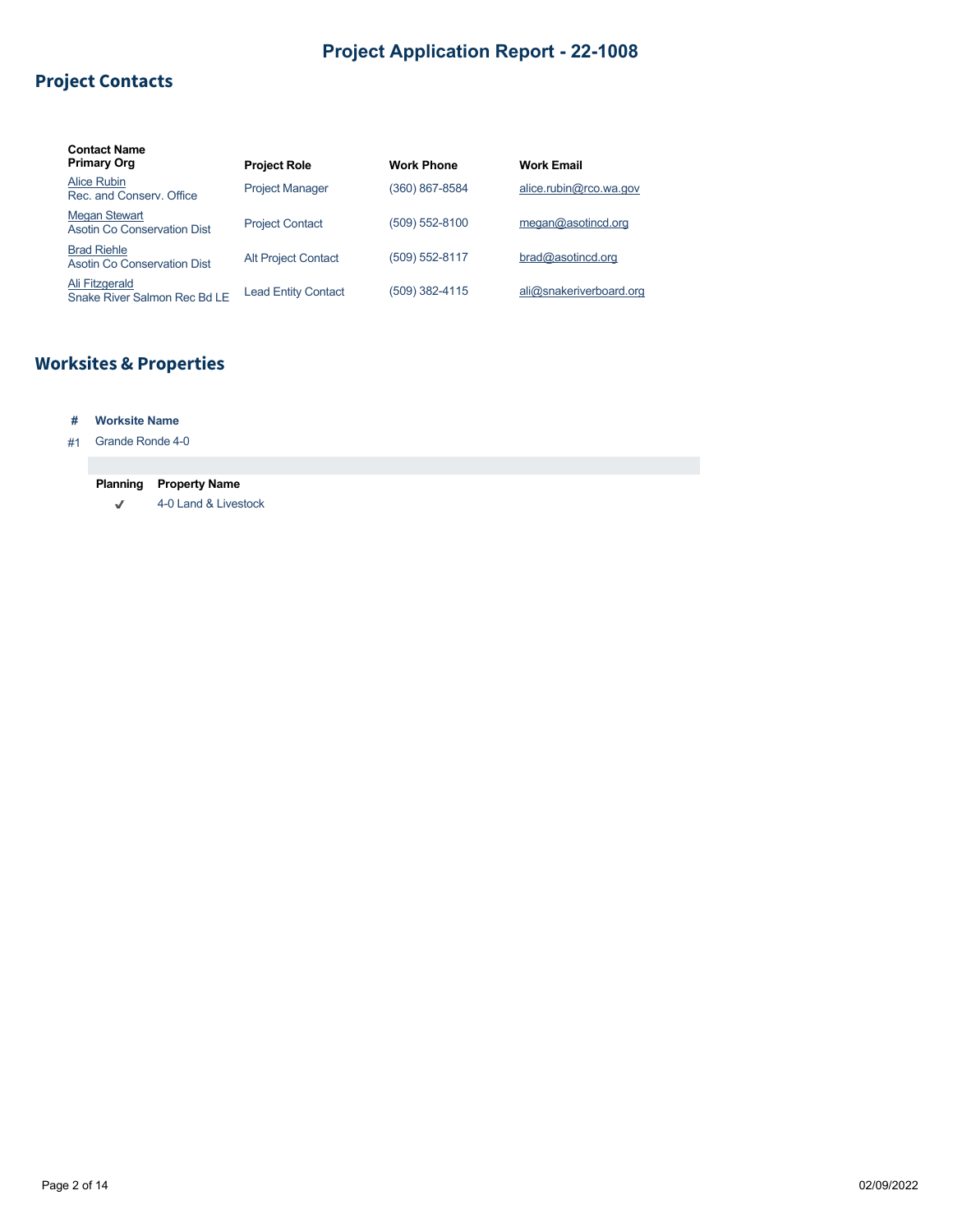## **Worksite Map & Description**

**Worksite #1: Grande Ronde 4-0**

**WORKSITE ADDRESS**

**Street Address**

**City, State, Zip**

## **Worksite Details**

#### **Worksite #1: Grande Ronde 4-0**

**SITE ACCESS DIRECTIONS**

**TARGETED ESU SPECIES**

**Species by ESU Egg Present Juvenile Present Adult Present Population Trend**

Steelhead-Snake River, Grande Ronde River Lower Mainstem, **Threatened** 

**Reference or source used**

#### **TARGETED NON-ESU SPECIES**

**Species by Non-ESU Notes** 

#### **Questions**

Bull Trout

#1: Give street address or road name and mile post for this worksite if available.

13849 Grande Ronde River Road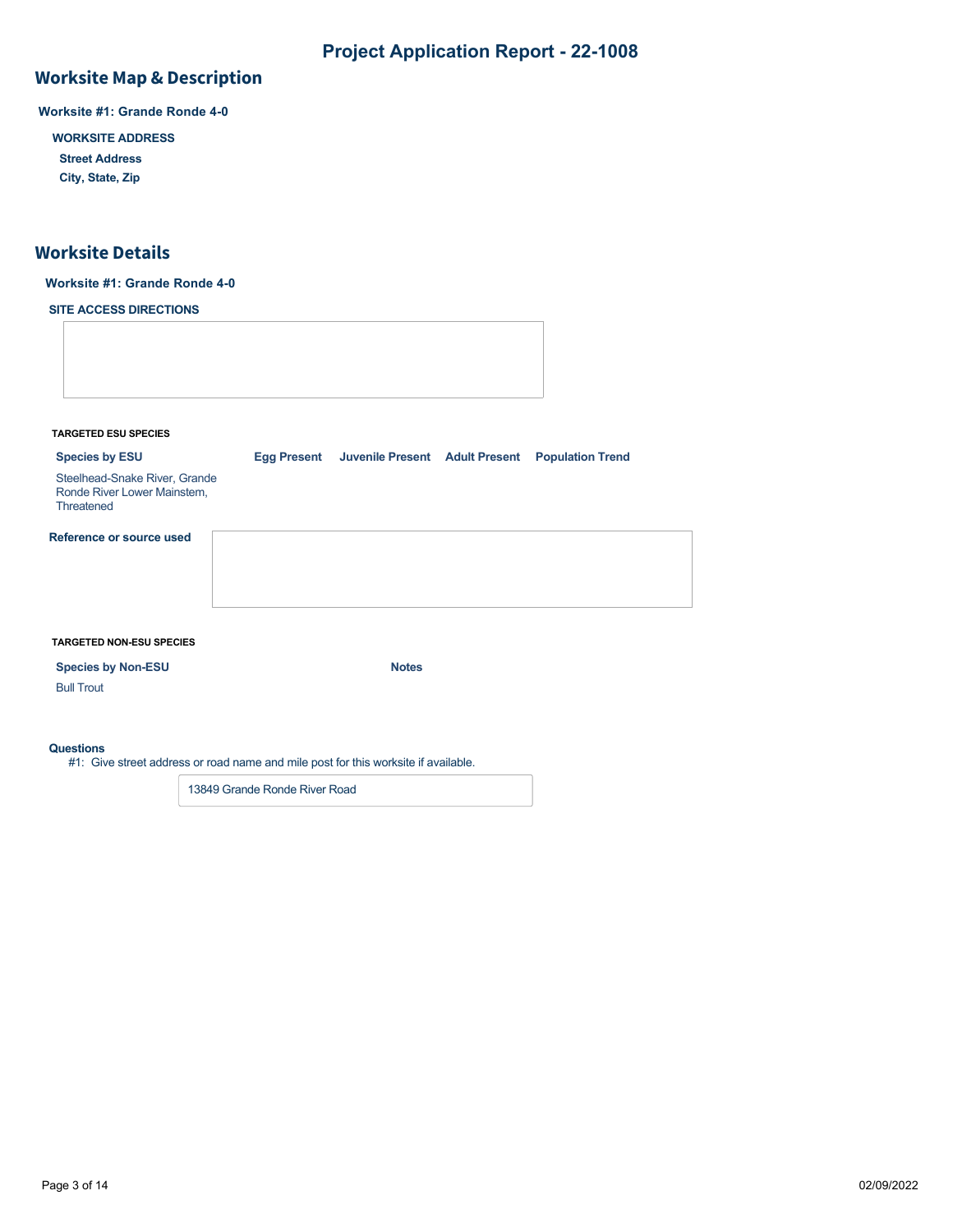# **Project Location**

|                              | <b>Projects in PRISM</b>                                                                                                                                                      |
|------------------------------|-------------------------------------------------------------------------------------------------------------------------------------------------------------------------------|
| <b>PRISM</b>                 |                                                                                                                                                                               |
| <b>Number</b>                | <b>Project Name</b><br><b>Current Status</b><br><b>Relationship Type</b><br><b>Notes</b>                                                                                      |
| No related project selected  |                                                                                                                                                                               |
| <b>Related Project Notes</b> |                                                                                                                                                                               |
|                              |                                                                                                                                                                               |
|                              |                                                                                                                                                                               |
|                              |                                                                                                                                                                               |
| Questions                    | #1: Project location. Describe the geographic location, water bodies, and the location of the project in the watershed, i.e.                                                  |
|                              | nearshore, tributary, main-stem, off-channel, etc.                                                                                                                            |
|                              | The Grande Ronde River is listed as a major spawning area and<br>priority protection reach for fall chinook and migration reach for                                           |
|                              | steelhead that flows directly into the Snake River. The project                                                                                                               |
|                              | begins at RM 34.9 and ends at RM 35.2.                                                                                                                                        |
|                              |                                                                                                                                                                               |
|                              |                                                                                                                                                                               |
|                              | #2: How does this project fit within your regional recovery plan and/or local lead entity's strategy to restore or protect<br>salmonid habitat? Cite section and page number. |
|                              | Northwest Marine Fisheries Service. 2017. ESA Recovery Plan                                                                                                                   |
|                              | for Snake River Spring/Summer Chinook Salmon (Oncorhynchus                                                                                                                    |
|                              | tshawytscha) & Snake River Basin Steelhead (Oncorhynchus<br>mykiss). Portland, OR.                                                                                            |
|                              | This project is identified in the Snake River Salmon Recovery Plan                                                                                                            |
|                              | and 3 yr workplan.                                                                                                                                                            |
|                              | #3: Is this project part of a larger overall project?                                                                                                                         |
| Yes                          |                                                                                                                                                                               |
|                              |                                                                                                                                                                               |
|                              | #3a: How does this project fit into the sequencing of the larger project?                                                                                                     |
|                              | This project was identified in the Grande Ronde                                                                                                                               |
|                              | Conceptual Restoration Plan during the Geomorphic and<br>Watershed Assessment that was completed for the                                                                      |
|                              | Grande Ronde River and tributaries in Asotin County in<br>2021.                                                                                                               |

## **Property Details**

**Property: 4-0 Land & Livestock (Worksite #1: Grande Ronde 4-0)**

**Planning**

#### **LANDOWNER**

Name

#### **CONTROL & TENURE**

| Name           | 4-O Land & Livestock LLC      | <b>Instrument Type</b> | <b>Landowner Agreement</b> |
|----------------|-------------------------------|------------------------|----------------------------|
| <b>Address</b> | 13849 Grande Ronde River Road | Timing                 | Proposed                   |
| City           | Anatone                       | <b>Term Length</b>     | Fixed # of years           |
| <b>State</b>   | WA Zip 99401                  | # $Yrs$                | 10                         |
| <b>Type</b>    | Private                       | <b>Expiration Date</b> | 12/31/2032                 |
|                |                               | <b>Note</b>            |                            |
|                |                               |                        |                            |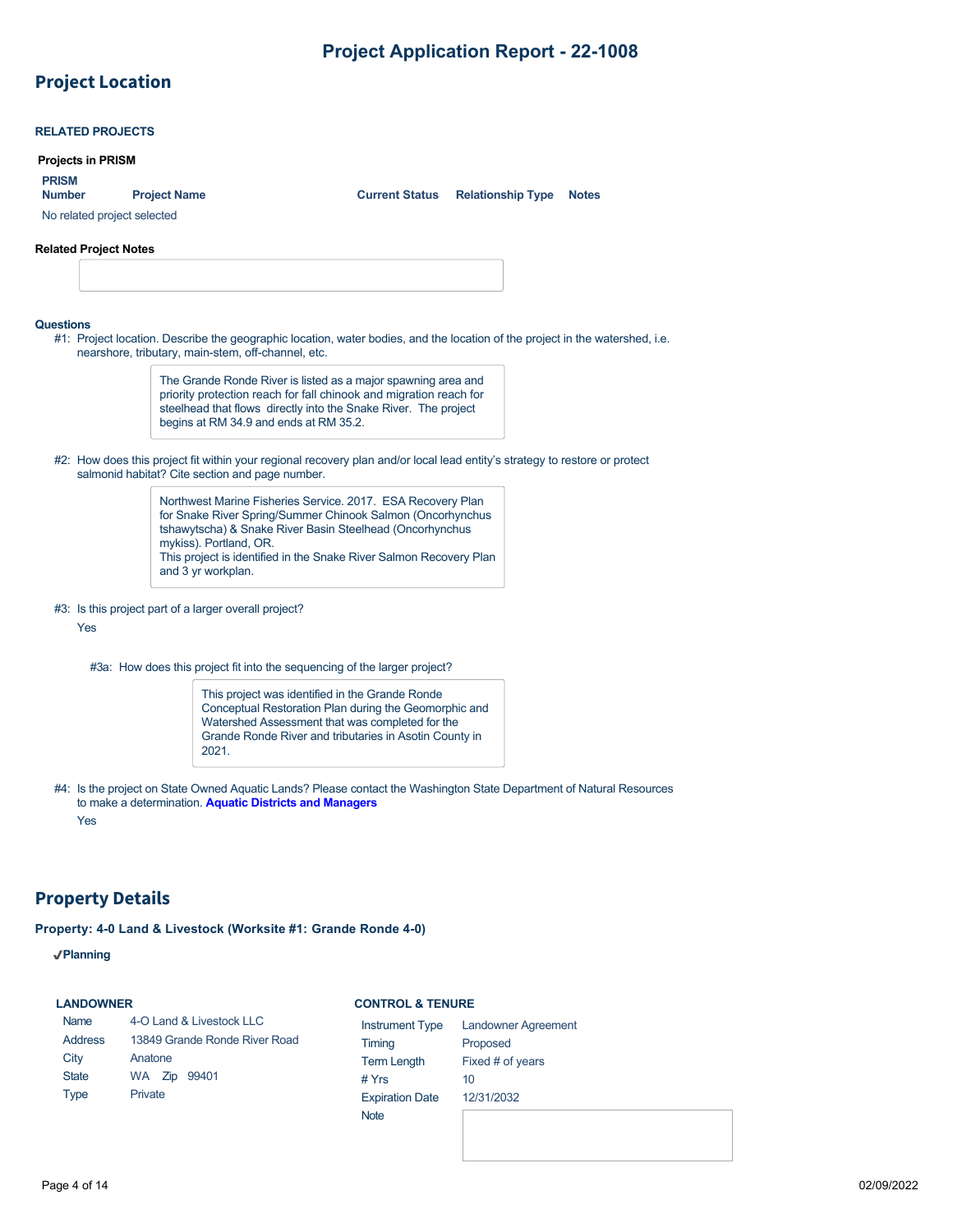## **Project Proposal**

#### **Project Description**

The Asotin County Conservation District is sponsoring the 4-0 lnstream Habitat Project to finalize the design and install instream structures to increase sediment deposition, improve overwinter and high-flow habitat and promote large woody debris accumulation. The project will also include riparian habitat improvement actions.?

This project area was identified as having high potential for restoration benefits in the Draft Grande Ronde Geomorphic Assessment. Focal species for the project include fall chinook, summer steelhead and resident rainbow trout.? The 4-0 lnstream Habitat Project is located southern portion of Asotin County along the Grande Ronde River at 13849 Grande Ronde River Road. The project begins at RM 34.9 and ends at RM 35.2. The Grande Ronde River is listed as an MSA and flows directly into the Snake River.

#### **Project Questions**

#1: Problem statement. What are the problems your project seeks to address? Include the source and scale of each problem. Describe the site, reach, and watershed conditions. Describe how those conditions impact salmon populations. Include current and historic factors important to understand the problems.

> The 4-0 Grande Ronde Habitat Improvement Project site is located on the inside of the bend of the Grande Ronde River from RM 34.9 to RM 35.2, just downstream of the Washington/Oregon border. In the Grande Ronde Geomorphic Assessment, this site was identified as a location with high potential to provide habitat benefits on the mainstem Grande Ronde River. The primary restoration actions identified for the mainstem Grande Ronde include:

- Protect and Stabilize Established Islands and Side Channels
- Encourage Riparian Vegetation Growth on Bars and Islands.
- Promoting Fish access to Tributary Inlets and Provide Cool Water Refugia at Tributary Confluences.

The existing conditions at this site have formed a perennial side channel and island along the left bank. This side channel and island provide some of the best opportunity on the lower mainstem Grande Ronde to accomplish the first two objectives listed above. The side channel planform has been relatively stable over the historical photographic record, but recently some channel expansion has occurred, forming a steep 15- to 20-foot vertical bank along the left bank that lacks any significant riparian vegetation and cover. Not only has no vegetation been established, but without some interventions the steep to vertical banks are unlikely to support riparian vegetation in the future. Furthermore, both the mainstem Grande Ronde and side channel through this site have little or no inchannel structure or complexity that would provide stability to the island and are furthermore void of instream habitat and hydraulic refugia. The landowner has reached out to and partnered with the Asotin County Conservation District to help improve instream habitat and establish a vibrant, native riparian zone along the extent of the property.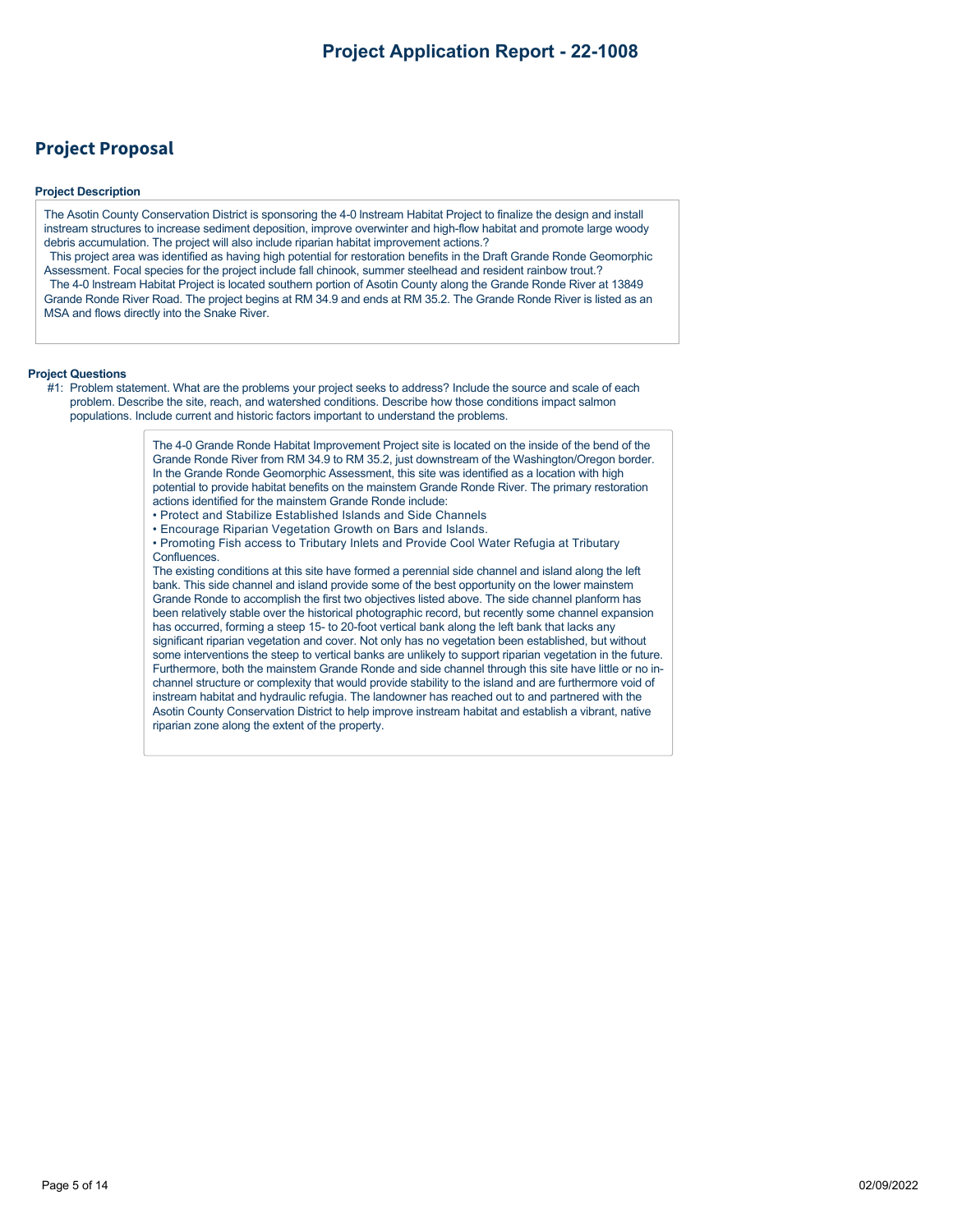#2: Describe the limiting factors, and/or ecological concerns, and limiting life stages (by fish species) that your project expects to address.

> Six primary limiting factors for the Lower Mainstem Grande Ronde were identified in the Grande Ronde Subbasin Plan in 2004 specifically for steelhead but largely apply to the other focal species as well and remain relevant today are discussed further in the Geomorphic Assessment and Restoration Prioritization. Of those limiting factors this project, when implemented, will directly addresses the following:

> • Decreased riparian function – This limiting factor would be improved through enhancement of riparian conditions to better accommodate native vegetation, as well as direct plantings of native vegetation. Improving the riparian function has far reaching benefits for multiple species and life's stages of salmonids.

> • Lack of key habitat (pools) – Installation of large woody material in the perennial side channel which is expected to add geomorphic structure and habitat diversity, including pools to the side channel. Pools provide holding areas for migrating adult steelhead and other salmonids in the Grande Ronde. Additionally, pools with overhanging cover in side channels and off channel areas such as those on this project site provide resting areas for out-migrating steelhead, allowing more growth before facing predation in the Snake and Columbia.

The project is also expected to provide beneficial or mitigating effects on two additional limiting factors for this reach.

• Temperature – Temperature benefits to this reach may be realized through eventual shading in the side channel from improved riparian function making the pools and habitat provided by the project a cool water refugia, important for multiple life stages of steelhead and other salmonids. • Predation- Large wood and pool habitat will provide some immediate benefit as predation refugia for steelhead and salmonid juveniles and yearlings. Additionally, the pools and side channel habitat provided here will allow out-migrating juveniles additional time to grow and become less susceptible to future predation in the Snake and Columbia Rivers.

#3: What are the project goals? The goal of the project should be to solve identified problems by addressing the root causes. Then clearly state the desired future condition. Include which species and life stages will benefit from the outcome, and the time of year the benefits will be realized. **[Example Goals and Objectives](https://rco.wa.gov/wp-content/uploads/2020/02/SRFB-Goals-and-Objectives-Examples.docx)**

> The goal of this project is to develop a final design report, construction ready engineered plans and complete environmental compliance requirements. Management objectives that were identified in the Grande Ronde Geomorphic Assessment and Restoration Prioritization focus on side channels and islands like the ones in this project site to provide the best opportunities to improve habitat and refugia in the mainstem Grande Ronde. The project will seek to maximize the habitat benefit provided by the side channel and island by improving instream habitat and riparian conditions.

Improve the geomorphic complexity of the side channel, which currently exists as a plane bed channel with no complexity or habitat benefit.

 This will improve habitat year-round since the side channel exists throughout low flows, resulting habitat pools with cover to benefit adult holding locations for steelhead and other salmonids as well as out-migrating habitat for juvenile and yearling steelhead.

Improve the hydraulic condition of the riparian area on the banks of the side channel and islands that have degraded to point of vertical banks lacking in vegetation and with little to no chance of vegetation becoming established.

Establish riparian vegetation on the island and banks of the side channel to improve the overall ecological function of the reach. Plants will quickly provide overhanging cover and shading which will improve the instream habitat conditions for all life stages an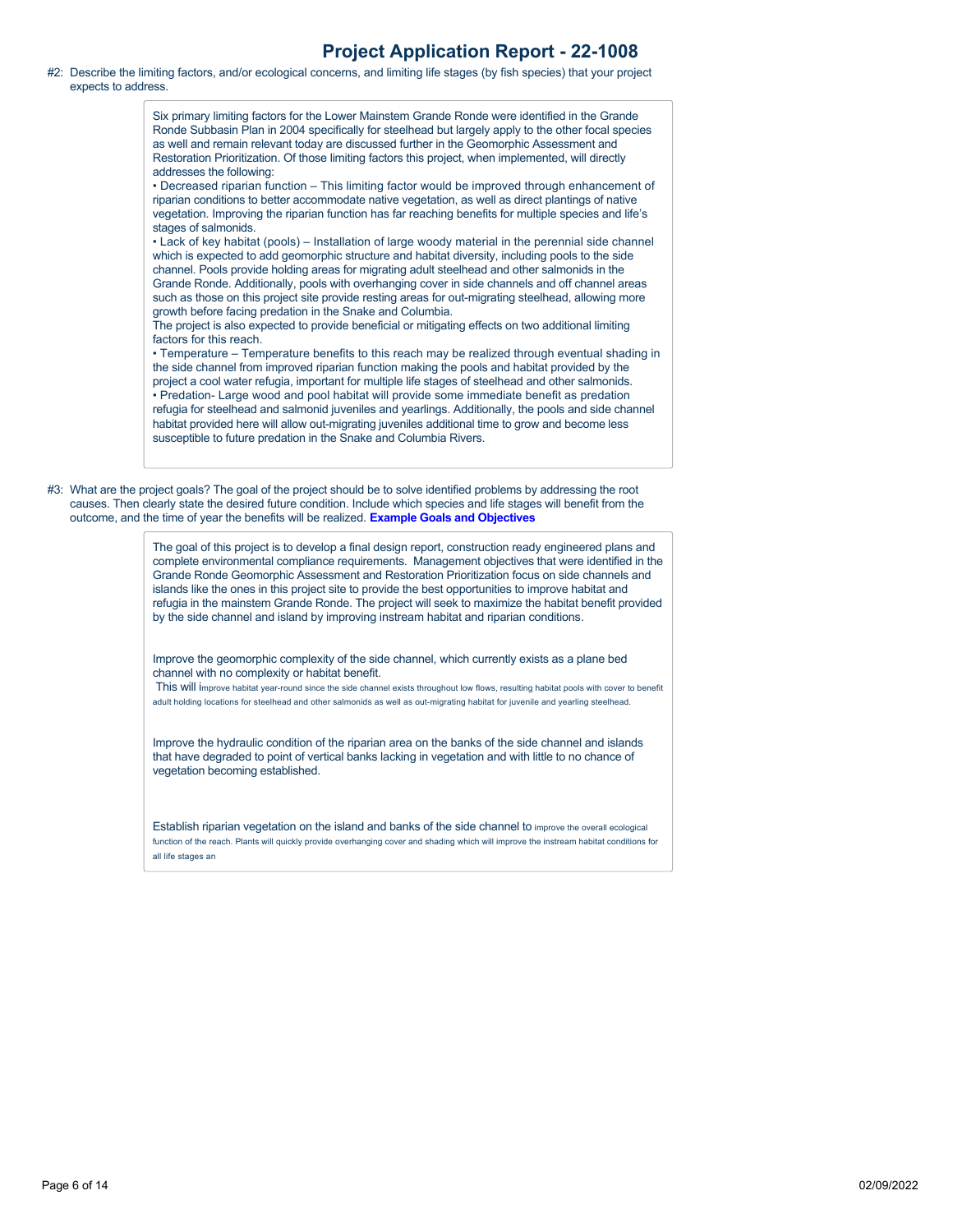#4: What are the project objectives? Objectives support and refine biological goals, breaking them down into smaller steps. Objectives are specific, quantifiable actions the project will complete to achieve the stated goal. Each objective should be SMART (Specific, Measurable, Achievable, Relevant, and Time-bound). **[Example Goals and Objectives](https://rco.wa.gov/wp-content/uploads/2020/02/SRFB-Goals-and-Objectives-Examples.docx)**

> The objective of this project is to provide a set of construction-ready designs, a full design report, complete the environmental compliance, secure permits, conduct cultural survey requirements and develop a bid package within two years of receiving funding. An engineer's cost estimate will also be developed to seek and secure funding for the construction phase.

The objectives for this project revolve around the three primary goals of stabilizing the island and side channel banks, promoting riparian vegetation planting, and improving side channel instream habitat. Because of the bank and island elevations above the ordinary high water mark, upland vegetation planting is proposed as well. Together these actions are expected to improve and maximize the habitat potential that the side channel and island provide. Primary objectives of the design include the following:

1. Create "velocity shadows" to promote deposition on the established islands and banks of the side channel to provide a location for riparian vegetation to establish.

2. Improve 200 to 300 feet of bank conditions through earthwork and sloping where slopes currently exceed 1:1.

? This will be verifiable immediately after construction and should be maintained until vegetation is established. This bank slope adjustment will allow vegetation to be planted immediately following construction.

3. Establish 5 to 10 acres riparian vegetation on the island and banks of the side channel through riparian plantings.

#5: Scope of work and deliverables. Provide a detailed description of each project task/element. With each task/element, identify who will be responsible for each, what the deliverables will be, and the schedule for completion.

> The landowner selected and entered into an agreement with Anchor QEA to complete the initial site assessment and develop the conceptual/alternative design analysis. Based on that framework, ACCD is collaborating with the landowner and Department of Ecology to fund the development of the initial work needed for the preliminary design development. Deliverables and timeline associated with this grant application include: 1. Design Analysis and Hydraulic Modeling ? Time Frame: October 2022 to January 2023 ? Lead: Anchor QEA and ACCD 2. Cultural Resource Consultation ? Time Frame: October 2022 to January 2023

- ? Lead: ACCD
- 3. Preliminary Design Report
- ? Time Frame: by April 2023
- ? Lead: Anchor QEA and ACCD
- 4. Design Review
- ? Time Frame: by May 2023
- ? Lead: ACCD
- 5. Project Permit Applications
- ? Time Frame: September 2023
- ? Lead: ACCD
- 6. Final Design
- ? Timeframe: January 2023
- ? Lead: Anchor QEA and ACCD
- 7. Design Review
- ? Timeframe: February 2024
- ? Lead: Anchor QEA and ACCD
- 8. Final Design Package and Project Bid Documents Delivered
- ? Timeframe: March 2024 ? Lead: Anchor QEA and ACCD
- 

#6: What are the assumptions and physical constraints that could impact whether you achieve your objectives? Assumptions and constrains are external conditions that are not under the direct control of the project, but directly impact the outcome of the project. These may include ecological and geomorphic factors, land use constraints, public acceptance of the project, delays, or other factors. How will you address these issues if they arise?

> There is one landowner in the project area who has already provided support for this project to be developed and has already partnered with the Conservation District to start the development of the project designs. That landowner will be engaged throughout the entire review and development of the designs. The collaboration with partners and funding sources to review the designs at multiple phases will ensure the project is supported, resource concerns are being addressed and the project will meet the goals and outcomes that are identified.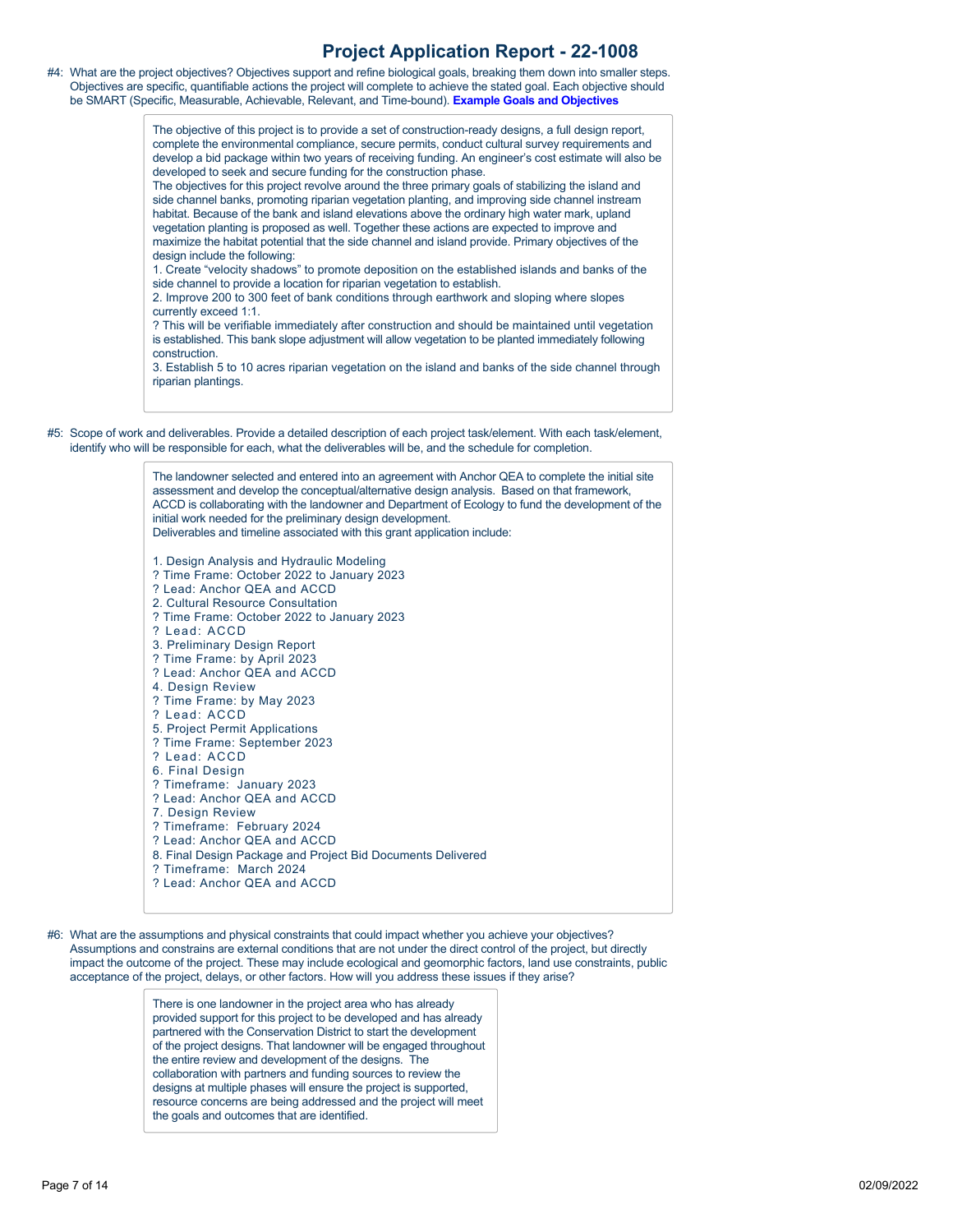#7: How have lessons learned from completed projects or monitoring studies informed this project?

This project was identified during the Geomorphic and Restoration Prioritization process. Based on the complexity of the project, Asotin County Conservation District has decided the best approach would be to break this project into two phases: design and implementation. This will ensure a full design plan is developed which will provide clear direction for the implementation phase as well as provide all the necessary information to meet the environmental compliance requirements.

#8: Describe the alternatives considered and why the preferred was chosen.

This project is to develop a construction ready design plan. The development of the design components is currently being considered and will continue to be refined during design reviews. Site evaluation, modeling and analysis that will be completed by Anchor QEA, as a part of the design process to inform the design process. These tools will also be utilized to ensure the project, when implemented, will achieve the desired results for the project area.

#9: How were stakeholders consulted in the development of this project? Identify the stakeholders, their concerns or feedback, and how those concerns were addressed.

> This project was identified during the Grande Ronde River Geomorphic and Watershed Assessment development. The conceptual restoration plan was developed as a result of the process and this project was included in the plan. Landowners were engaged throughout the Assessment and Conceptual Restoration Plan development through public meetings and onsite visits. There has been no opposition to the conceptual restoration plan that was developed. This project is being proposed on private property and the landowner is willing to proceed with the development of a complete design package.

#10: Does your project address or accommodate the anticipated effects of climate change? Yes

#10a:How will your project be climate resilient given future conditions?

Among other effects, the effects of climate change are likely to increase the variability in timing and magnitude of peak and low flows and increase peak stream temperatures. The Geomorphic Assessment and Restoration Prioritization recommends targeting resiliency, reducing peak temperatures, and providing cool water refuge as restoration strategies that will help address these effects. This project will increase the resiliency of the reach by creating habitat and flow refugia in the side channel.

#10b:How will your project increase habitat and species adaptability?

 Peak temperatures may be marginally decreased with riparian vegetation shading. However, pools formed in the side channel in combination with the overhanging cover and improved riparian vegetation should provide some amount of cool water refugia.

#11: Describe the sponsor's experience managing this type of project. Describe other projects where the sponsor has successfully used a similar approach.

> The Asotin County Conservation District has been managing natural resource and habitat improvement projects for several years. We have built positive relationships with the landowners of Asotin County and have been successful in implementing projects from start to finish. Asotin County Conservation District also has great relationships with technical partners throughout the region and has utilized their expertise as needed.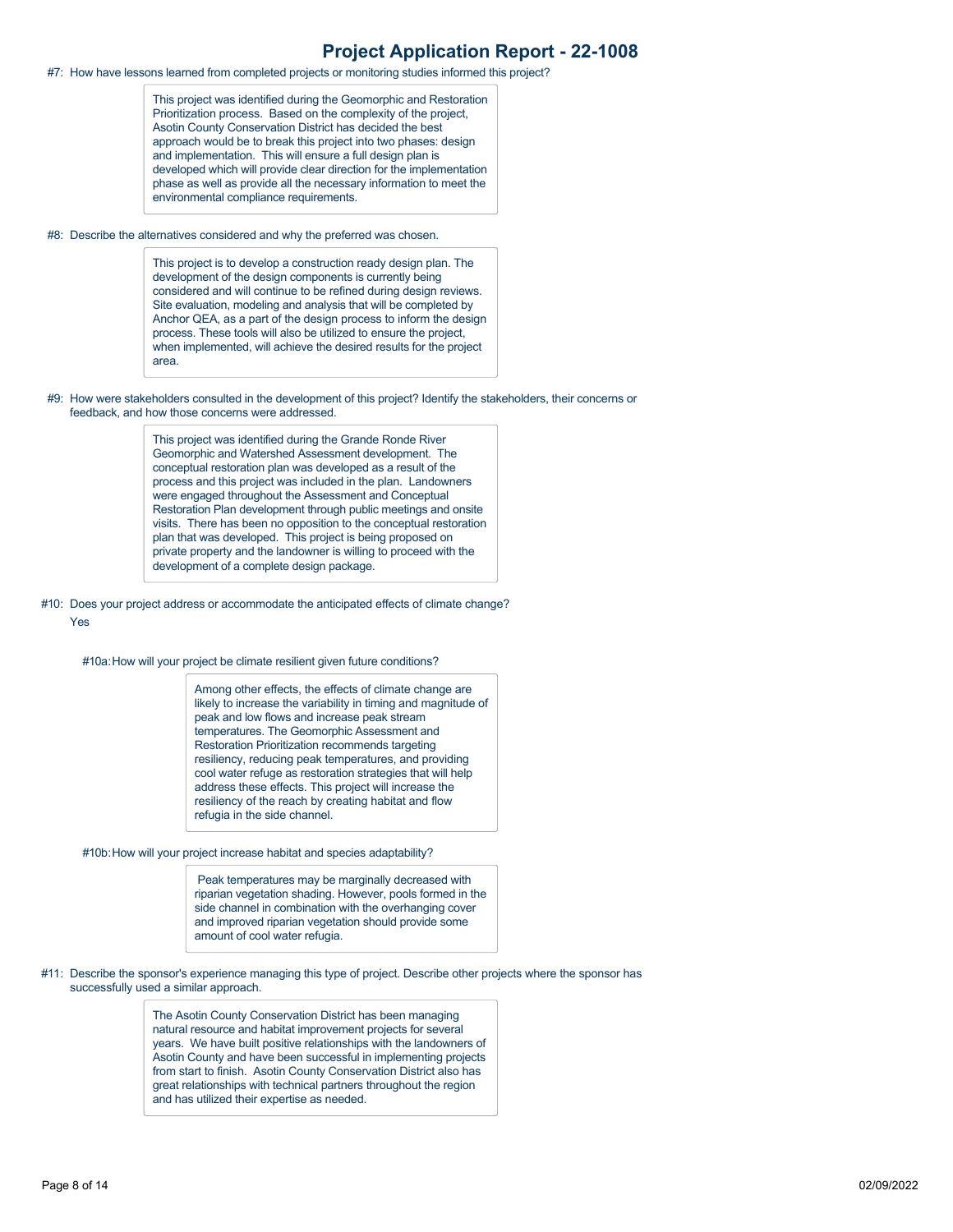## **Planning Supplemental**

| $#1$ : Is the project an assessment / inventory?<br><b>No</b>                       |
|-------------------------------------------------------------------------------------|
| #2: Is your project a Barrier / Screening Diversion Inventory Project?<br><b>No</b> |
| #3: Is this a fish passage design / screening design project?<br><b>No</b>          |

#4: Will the project develop a design? Yes

> #4a: Will a licensed professional engineer design of the project? Yes

#4b: Will you apply for permits as part of the project scope?

| $-95$ |
|-------|
|-------|

## **Planning Metrics**

| Worksite: Grande Ronde 4-0 (#1)                     |      |
|-----------------------------------------------------|------|
| Area Encompassed (acres) (B.0.b.1)                  | 28.9 |
| Miles of Stream and/or Shoreline Affected (B.0.b.2) | 0.30 |

#### **DESIGN FOR SALMON RESTORATION**

**Final design and permitting (B.1.b.11.a RCO)**

Total cost for Final design and permitting

Project Identified in a Plan or Watershed Assessment. (1221) (B.1.b.11.a)

|                                               | <b>ESA Recovery Plan for Snake River</b><br>Spring/Summer Chinook Salmon<br>(Oncorhynchus tshawytscha) & Snake River<br>Basin Steelhead (Oncorhynchus mykiss).<br>Portland, OR. Grande Ronde Watershed<br>Assessment and Conceptual Restoration<br>Plan |
|-----------------------------------------------|---------------------------------------------------------------------------------------------------------------------------------------------------------------------------------------------------------------------------------------------------------|
| Priority in Recovery Plan (1223) (B.1.b.11.b) | The project is identified as a priority in the<br>3-year workplan and is located in a major<br>spawning area and a priority migration<br>reach for steelhead and priority protection<br>reach in the Snake River Salmon Recovery<br>Plan                |
| <b>CULTURAL RESOURCES</b>                     |                                                                                                                                                                                                                                                         |

#### **Cultural resources**

| .                                     |         |
|---------------------------------------|---------|
| Total cost for Cultural resources     | \$8,000 |
| Acres surveyed for cultural resources | 28.90   |

## **Overall Project Metrics**

Projected date of completion 03/31/2024

\$127,000

Northwest Marine Fisheries Service. 2017.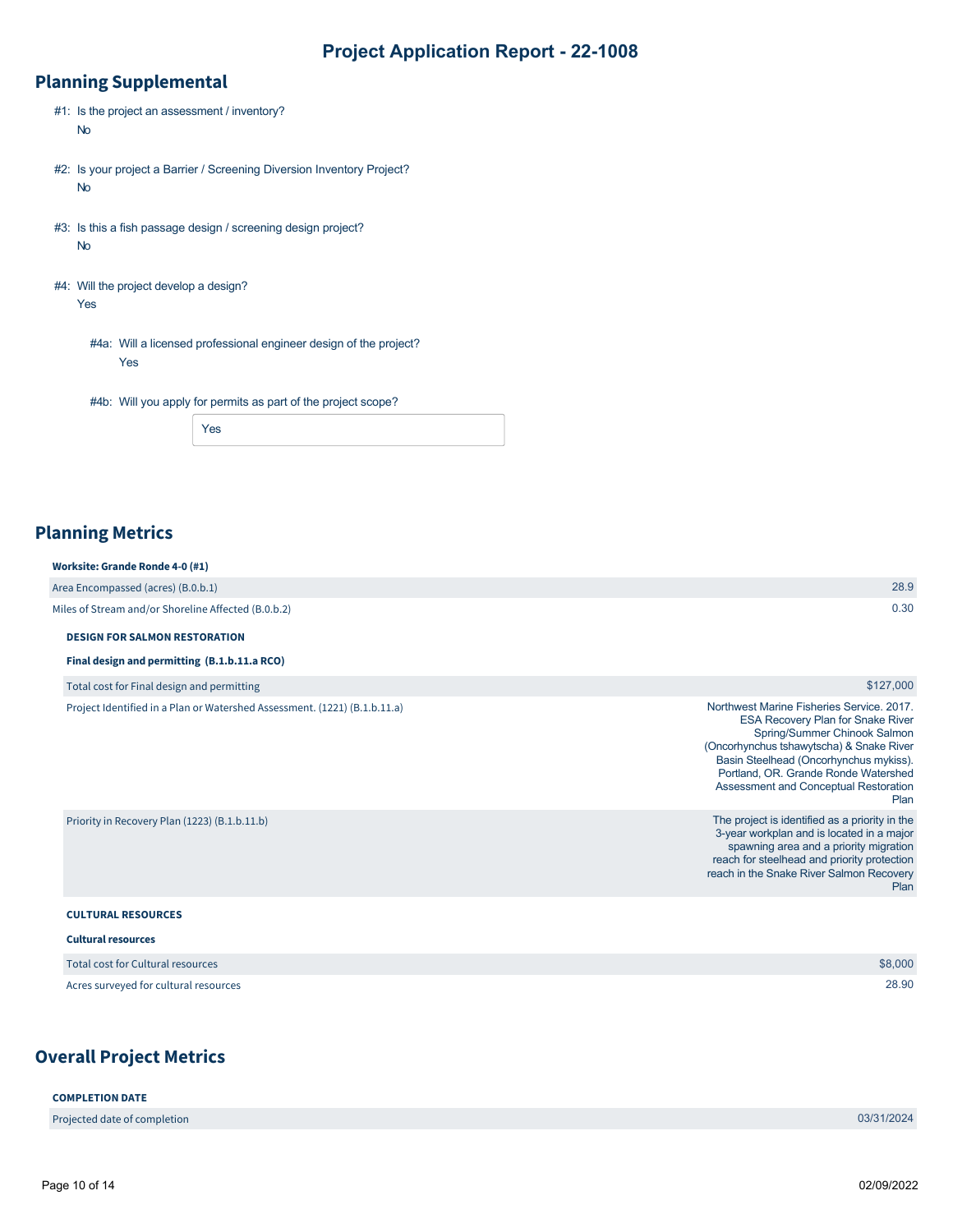## <span id="page-9-0"></span>**Planning Cost Estimates**

#### **Worksite #1: Grande Ronde 4-0**

| Category                      | <b>Work Type</b>                                          | <b>Estimated Cost</b>  | <b>Note</b> |
|-------------------------------|-----------------------------------------------------------|------------------------|-------------|
| <b>Cultural Resources</b>     | Cultural resources                                        | \$8,000                |             |
| Design for Salmon restoration | Final design and permitting<br>(B.1.b.11.a RCO)           | \$127,000              |             |
|                               | Subtotal:                                                 | \$135,000              |             |
|                               | <b>Total Estimate For Worksite:</b>                       | \$135,000              |             |
| <b>Summary</b>                |                                                           |                        |             |
|                               | Total Estimated Costs:<br>Total Estimated Planning Costs: | \$135,000<br>\$135,000 |             |

#### **Cost Summary**

|                            | <b>Estimated Cost</b> | <b>Project</b> % | Admin/AA&E % |
|----------------------------|-----------------------|------------------|--------------|
| <b>Planning Costs</b>      |                       |                  |              |
| Planning                   | \$135,000             |                  |              |
| <b>SUBTOTAL</b>            | \$135,000             | 100.00 %         |              |
| <b>Total Cost Estimate</b> | \$135,000             | 100.00 %         |              |

## **Funding Request and Match**

#### **FUNDING PROGRAM**

| <b>Salmon State Projects</b> | \$135,000 | 100.00 % |
|------------------------------|-----------|----------|
|                              |           |          |

#### **SPONSOR MATCH**

#### **Questions**

#1: Explain how you determined the cost estimates

The conceptual design was completed that included site details and recommended actions for the project area. The consultant, Anchor QEA, that completed the conceptual and preliminary design phases have provided cost projections to finalize the design products.

## **Cultural Resources**

**Worksite #1: Grande Ronde 4-0**

#1: Describe any planned ground disturbing pre-construction/restoration work. This includes geo-technical investigation, fencing, demolition, decommissioning roads, etc.

> This project is for planning and design work only. There will a geo technical analysis being proposed for the planning and may require large test pits be excavated

#2: Describe the existing project area conditions. The description should include existing conditions, current and historic land uses and previous excavation/fill (if depths and extent is known, please describe).

> The current and historic land use is livestock grazing, residential homes, and farm infrastructure. The river splits into two channels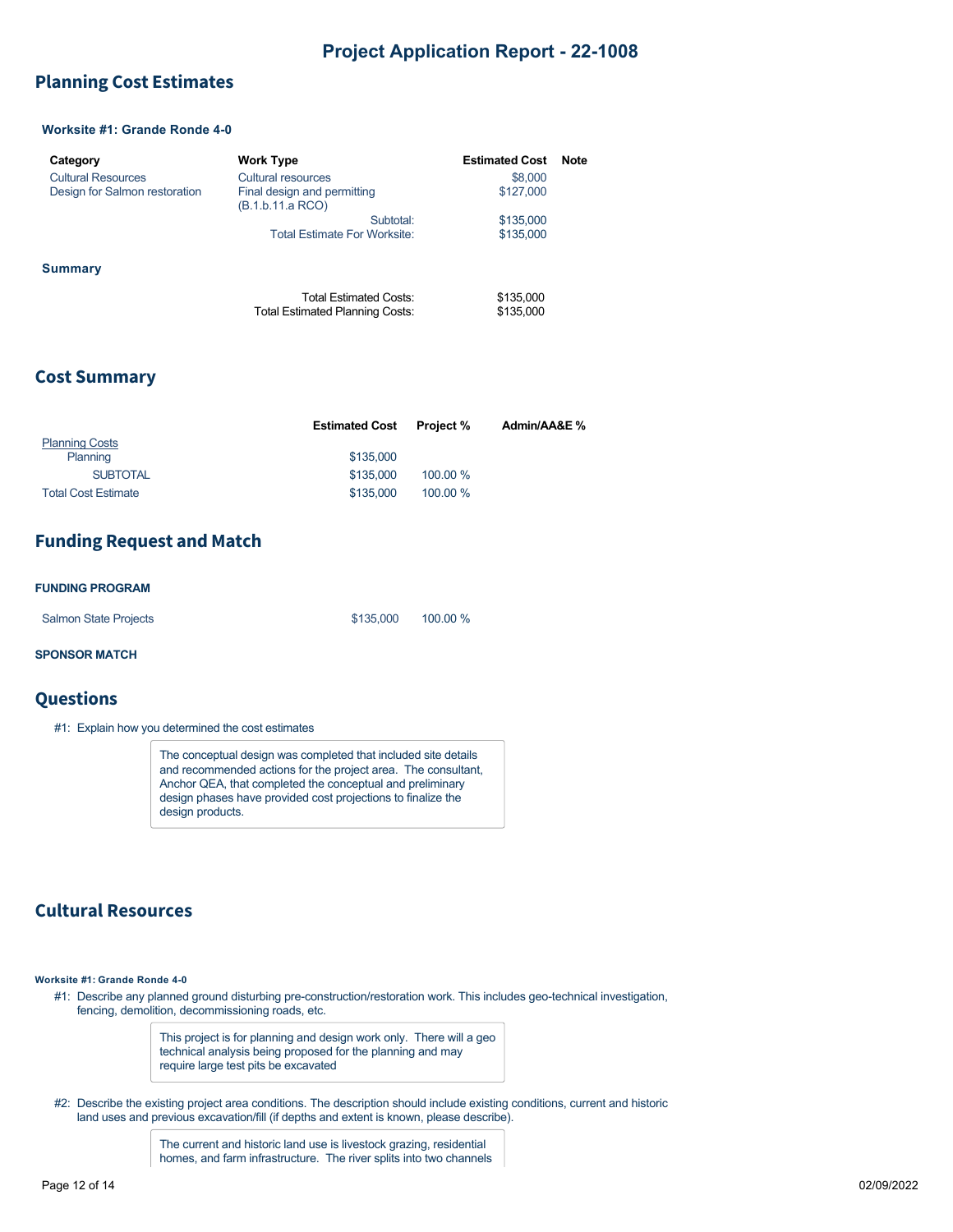| <b>Project Application Report - 22-1008</b>                                                                            |                                                                                                                                                                                                                                                                                                                                                                                                   |  |  |  |  |  |  |  |
|------------------------------------------------------------------------------------------------------------------------|---------------------------------------------------------------------------------------------------------------------------------------------------------------------------------------------------------------------------------------------------------------------------------------------------------------------------------------------------------------------------------------------------|--|--|--|--|--|--|--|
|                                                                                                                        | in the project area. The river left bank has little to no riparian<br>vegetation and has a very steep bank throughout the project area.<br>There is a ~500 ft. section of eroding cut bank at the upstream end<br>of the project area. There is some limited riparian vegetation on<br>the island. Riparian vegetation on the right bank is in good<br>condition for the expected site potential. |  |  |  |  |  |  |  |
| #3: Will a federal permit be required to complete the scope of work on the project areas located within this worksite? |                                                                                                                                                                                                                                                                                                                                                                                                   |  |  |  |  |  |  |  |
| <b>No</b>                                                                                                              | This project is for planning and design work only.                                                                                                                                                                                                                                                                                                                                                |  |  |  |  |  |  |  |
| or not.<br><b>No</b>                                                                                                   | #4: Are you utilizing Federal Funding to complete the scope of work? This includes funds that are being shown as match                                                                                                                                                                                                                                                                            |  |  |  |  |  |  |  |
| years?<br><b>No</b>                                                                                                    | #5: Do you have knowledge of any previous cultural resource review within the project boundaries during the past 10                                                                                                                                                                                                                                                                               |  |  |  |  |  |  |  |
| Unknown                                                                                                                | #6: Are there any structures over 45 years of age within this worksite? This includes structures such as buildings,<br>tidegates, dikes, residential structures, bridges, rail grades, park infrastructure, etc.                                                                                                                                                                                  |  |  |  |  |  |  |  |

# **Project Permits**

| <b>Permits and Reviews</b> | <b>Issuing Organization</b> | <b>Applied Date</b> | <b>Received</b><br>Date | <b>Expiration</b><br>Date | Permit# |
|----------------------------|-----------------------------|---------------------|-------------------------|---------------------------|---------|
| None - No permits Required |                             |                     |                         |                           |         |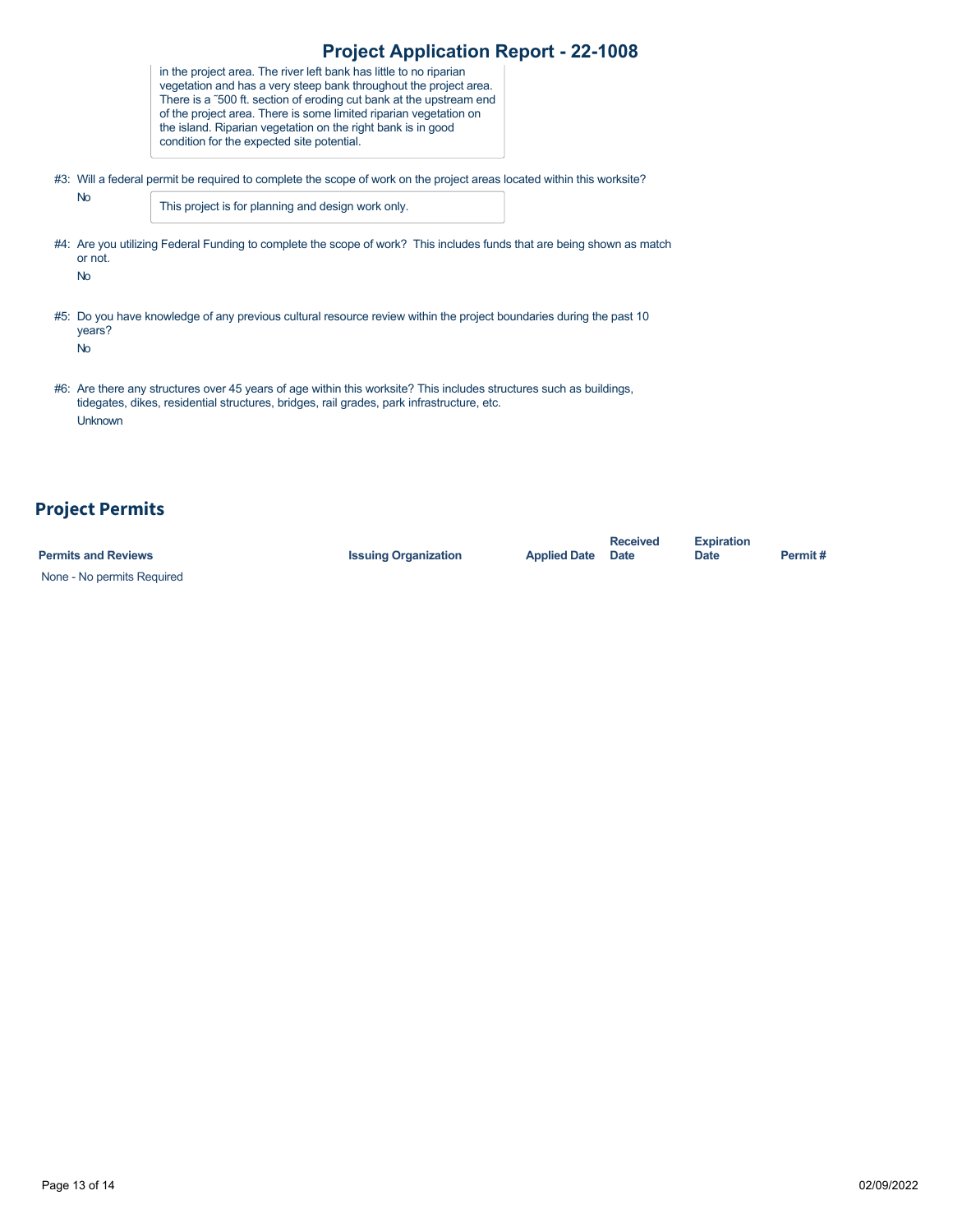## **Attachments**

| <b>Required Attachments</b>                | 4 out of 6 done |
|--------------------------------------------|-----------------|
| <b>Applicant Resolution/Authorizations</b> |                 |
| <b>Cost Estimate</b>                       | J               |
| Landowner acknowledgement form             |                 |
| Map: Planning Area                         | √               |
| Photo                                      | √               |
| <b>RCO Fiscal Data Collection Sheet</b>    | J               |

## **PHOTOS (JPG, GIF)**



#### **PROJECT DOCUMENTS AND PHOTOS**

Project Documents and Photos

| File<br><b>Type</b> | <b>Attach</b><br><b>Date</b> | <b>Attachment Type</b>            | <b>Title</b>                                                     | <b>Person</b> | <b>File Name, Number</b><br><b>Associations</b>                                          | <b>Shared</b> |
|---------------------|------------------------------|-----------------------------------|------------------------------------------------------------------|---------------|------------------------------------------------------------------------------------------|---------------|
| $\infty$            | 02/03/2022                   | Photo                             | 20200515 102316.jpg                                              | <b>BradR</b>  | 20200515 102316.jpg, 499302                                                              | √             |
| 스                   | 02/03/2022                   | Map: Planning Area                | Concept Map.pdf                                                  | <b>BradR</b>  | Concept Map.pdf, 499301                                                                  |               |
| $\frac{1}{2}$       | 02/03/2022                   | Photo                             | 20200825 120606.jpg                                              | <b>BradR</b>  | 20200825 120606.jpg, 499300                                                              |               |
| $\Lambda^0$         | 02/03/2022                   | Photo                             | 20200515 103047.jpg                                              | <b>BradR</b>  | 20200515 103047.jpg, 499299                                                              |               |
| $\frac{1}{2}$       | 02/03/2022                   | Photo                             | 20200515 102417.jpg                                              | <b>BradR</b>  | 20200515 102417.jpg, 499298                                                              |               |
| $\frac{\lambda}{2}$ | 01/31/2022                   | RCO Fiscal Data Collection Sheet  | FiscalDataCollectionSheet 2022.pdf                               | MeganS        | FiscalDataCollectionSheet 2022.pdf,<br>498931                                            |               |
| 스                   | 01/21/2022                   | <b>Project Review Comments</b>    | Project Review Comments Report, 22-<br>1008P (01/21/22 10:09:12) | <b>AliF</b>   | <b>Project Review Comments Report - 22-</b><br>1008 (01-21-2022 10-09-12).pdf,<br>498126 |               |
| 스                   | 01/21/2022                   | <b>Project Application Report</b> | Project Application Report, 22-1008P<br>(01/21/22 10:07:47)      | <b>AliF</b>   | Project Application Report - 22-1008<br>(01-21-2022 10-07-47).pdf, 498125                |               |
| хĮ                  | 01/21/2022                   | <b>Cost Estimate</b>              | SRFB Cost Estimate - Grande Ronde<br>$4-0$ .x $ sx $             | AliF          | <b>SRFB Cost Estimate - Grande Ronde</b><br>4-0.xlsx, 498124                             |               |

## **Application Status**

Application Due Date: 06/27/2022

| <b>Status Name</b><br><b>Status Date</b> |            | <b>Submitted By</b> | <b>Submission Notes</b> |  |  |  |
|------------------------------------------|------------|---------------------|-------------------------|--|--|--|
| Preapplication                           | 01/03/2022 |                     |                         |  |  |  |

I certify that to the best of my knowledge, the information in this application is true and correct. Further, all application requirements due on the application due date have been fully completed to the best of my ability. I understand that if this application is found to be incomplete, it will be rejected by RCO. I understand that I may be required to submit additional documents before evaluation or approval of this project and I agree to provide them.

Date of last change: 02/07/2022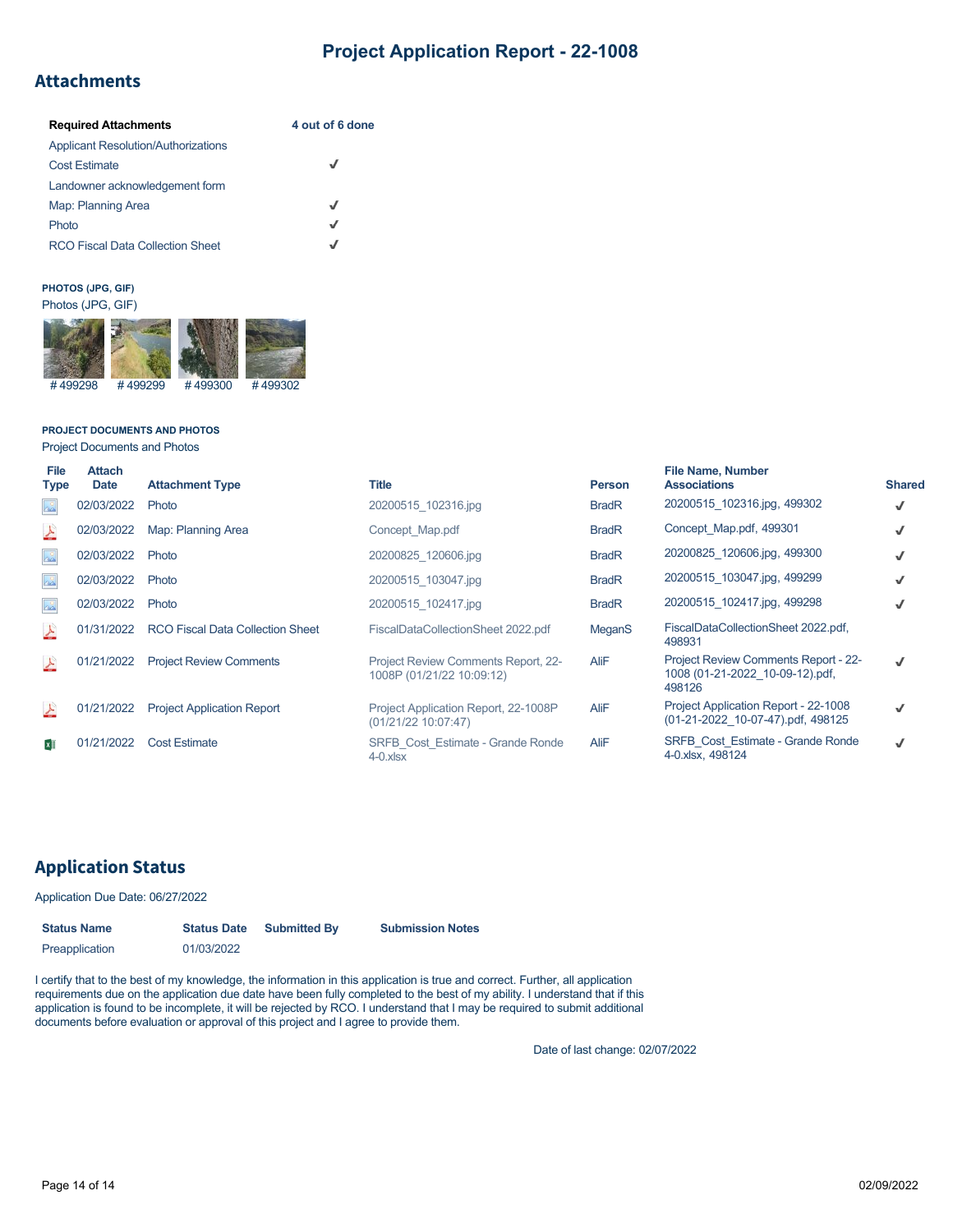



- 
- 
- 

Publish Date: 2021/06/28, 2:17 PM | User: thutchison<br>Filepath: Q:\Jobs\Asotin\_Conservation\_District\_0847\Geomorphic Assessment\Working\TAH\CutSheets\Project Area Maps\GrandeRonde\_PA\_DDP\_Maps\_20200622\_Mainstem.mxd



## 4-0 Land and Livestock Island Project Area Map

Geomorphic Assessment and Restoration Prioritization Lower Grande Ronde Basin Habitat Restoration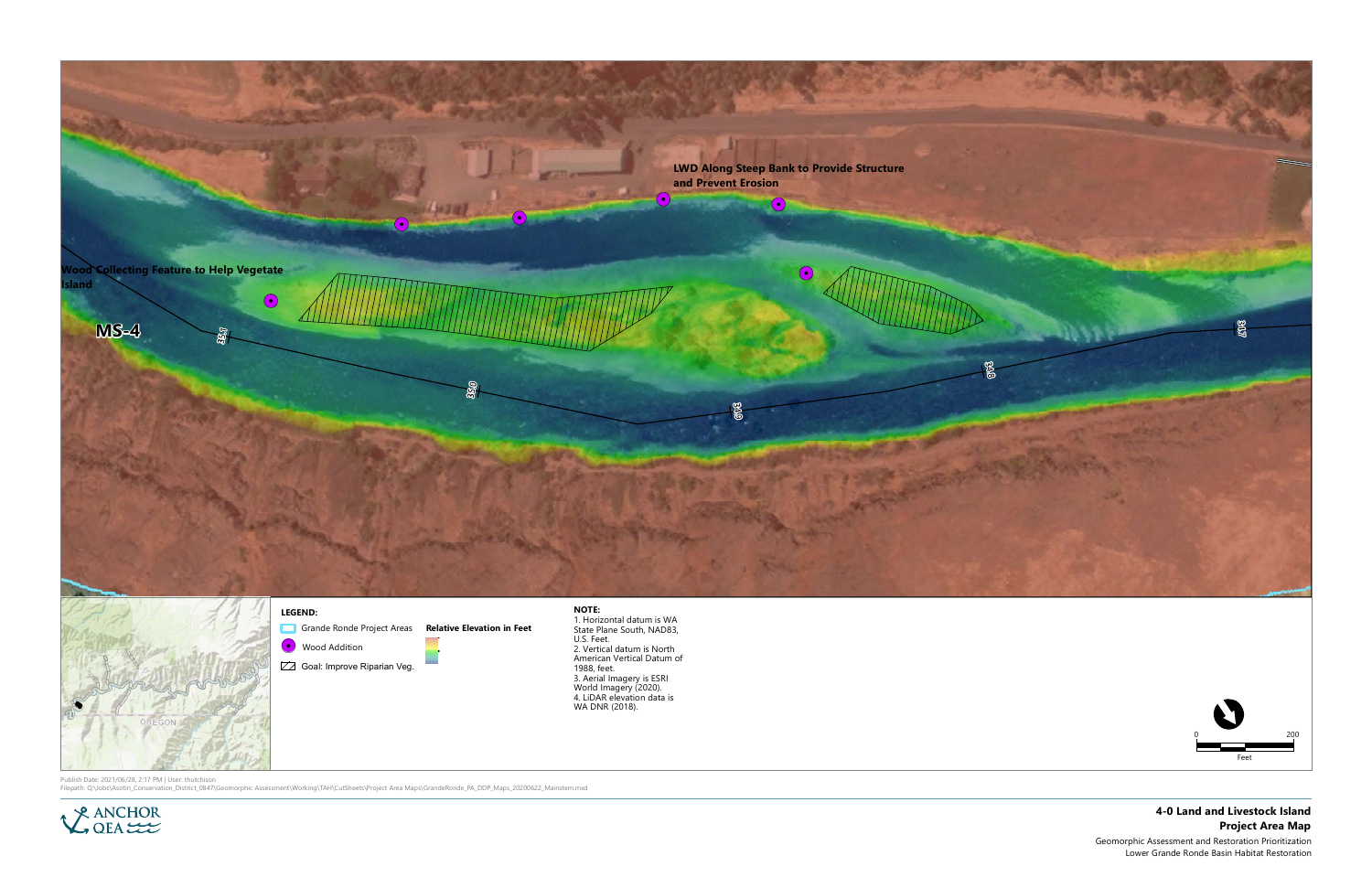

Attachment #499302, 20200515\_192316.jpg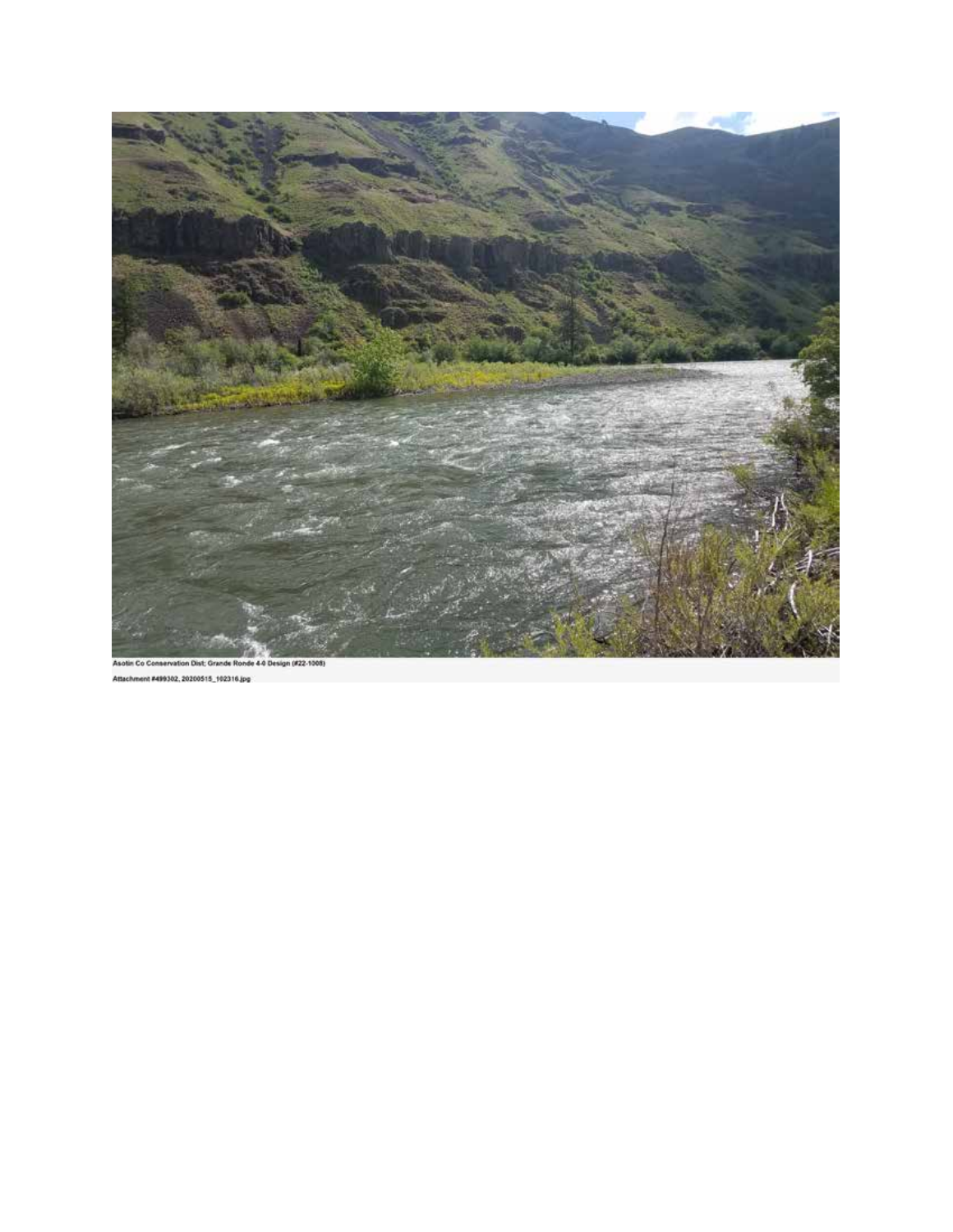

Attachment #499298, 20200515\_102417.jpg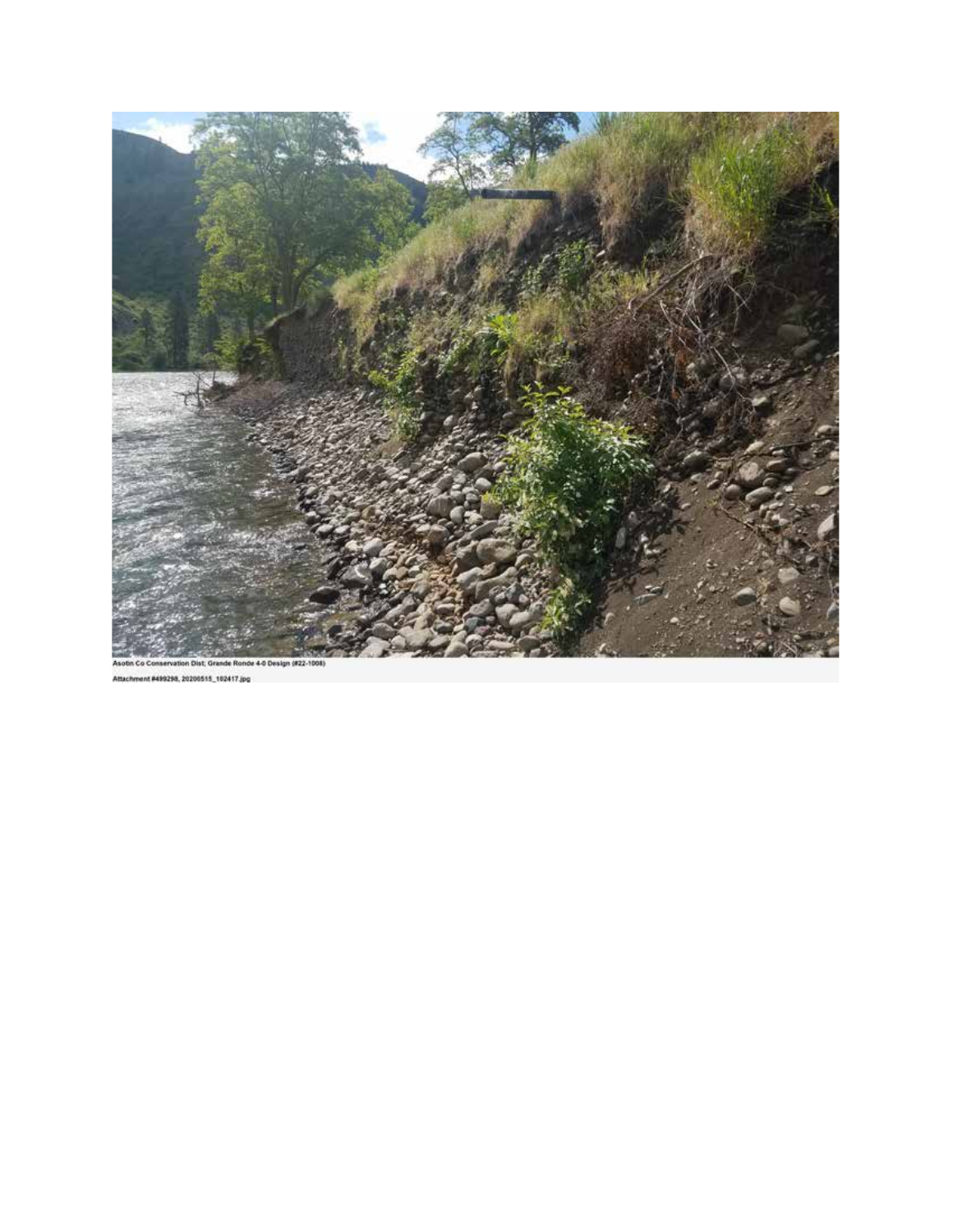

499299, 20200515, 103047.jpg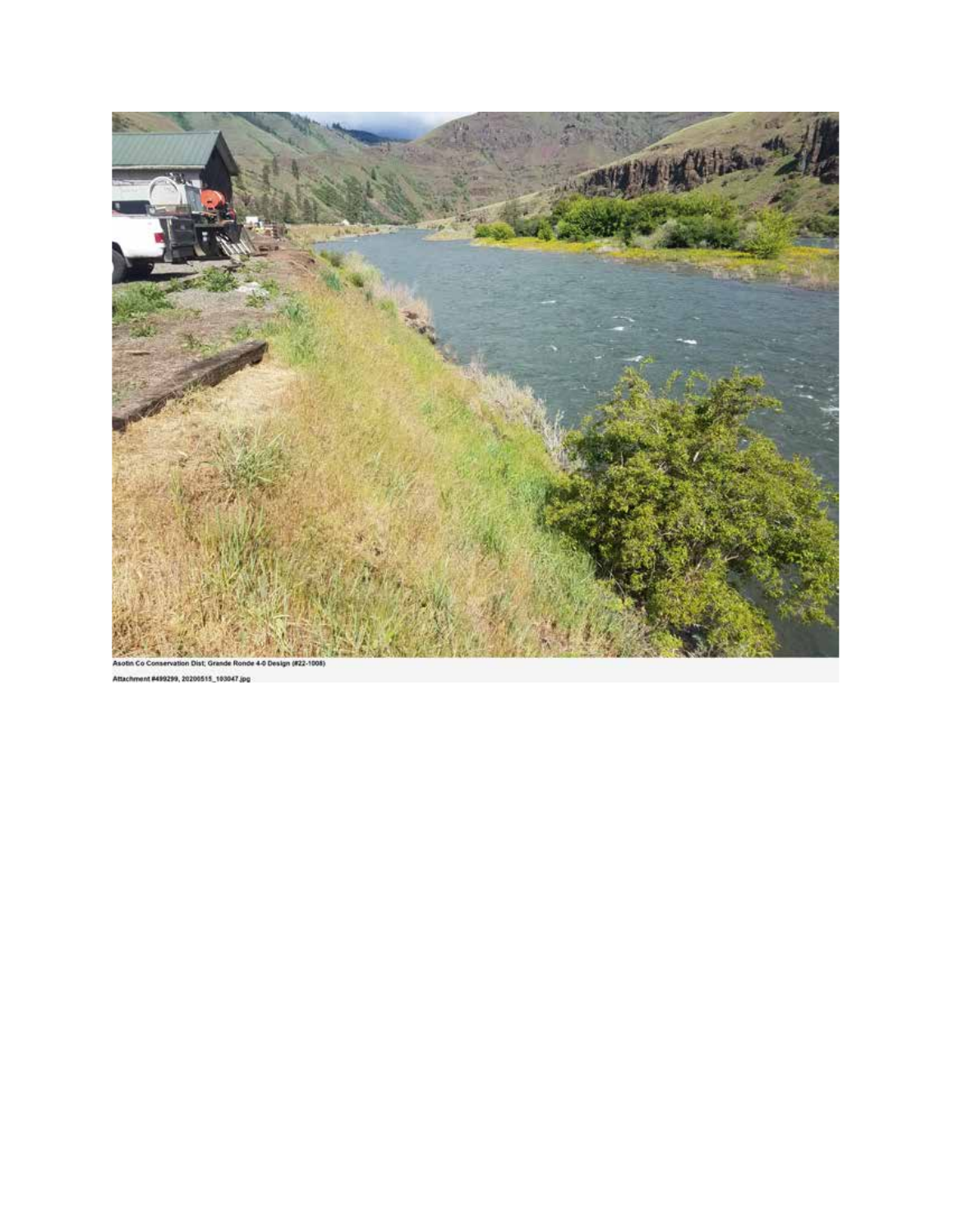

Attachment #499300, 20200825\_120606.jpg